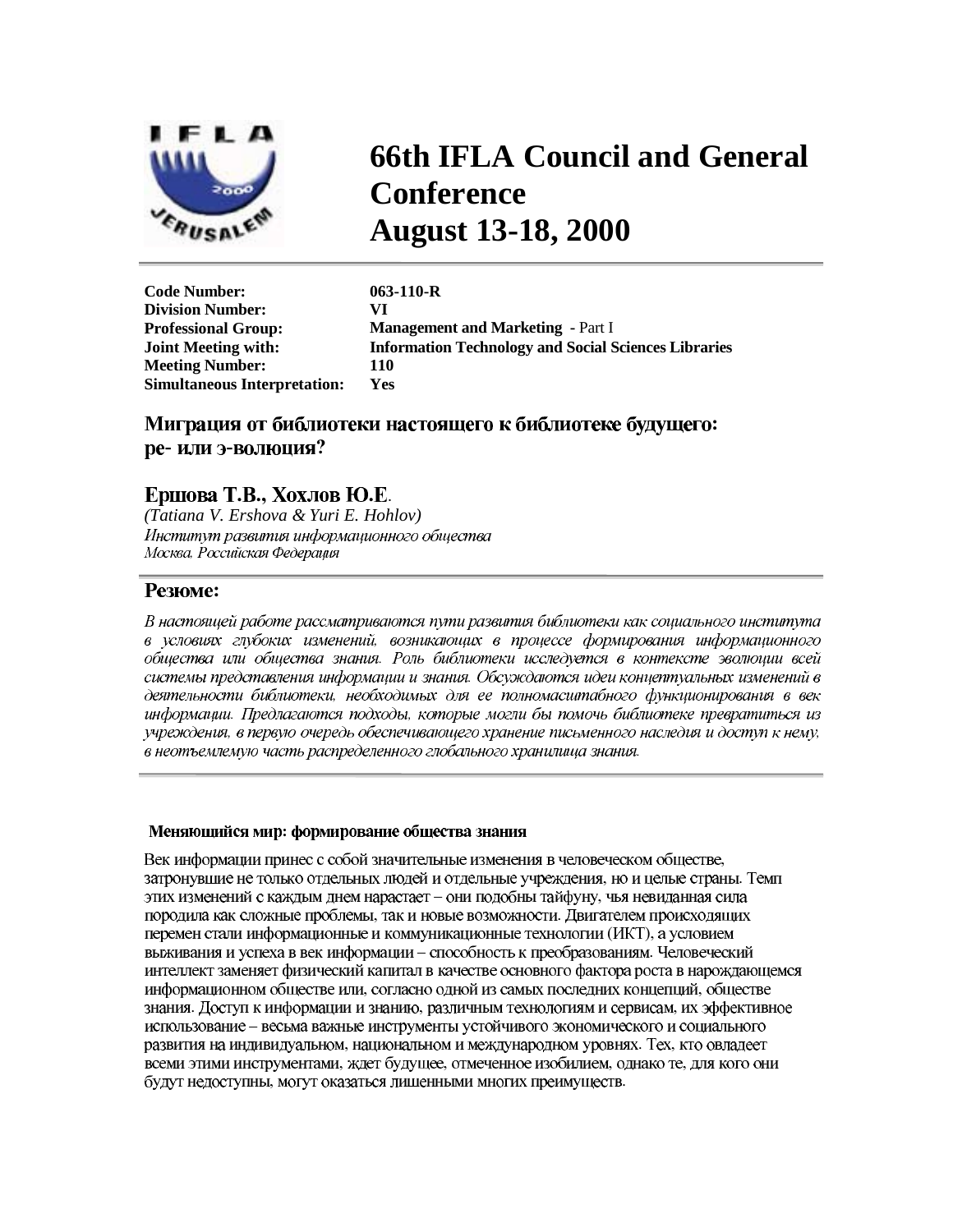Чтобы сделать информационное общество более гармоничным, Глобальное партнерство во имя Знания (Global Knowledge Partnership, http://www.globalknowledge.org) – постоянно растущая сеть, в которую сегодня входит около 60 общественных, коммерческих и неправительственных организаций из многих стран мира, предлагает 3 ключевых концептуальных направления, важных с точки зрения укрепления роли знания для общественного развития: обеспечение доступа (access), укрепление дееспособности на основе информированности (empowerment) и активизация участия граждан в государственном управлении (governance).

Под доступом в этом контексте подразумевается обеспечение всеобщей доступности знания и всех необходимых средств для его эффективного использования - сетей, инфраструктур, сервисов и «контента», необходимых для полноценной реализации своих политических и социокультурных прав в обществе, а также для общения с внешним миром.

Укрепление дееспособности на основе информированности происходит в результате усилий, направленных на развитие способностей и умения граждан, социальных групп, организаций, предприятий и органов власти участвовать в формировании глобального общества знания (global Knowledge Society) и экономики, основанной на знании (Knowledge Economy), а также принимать осознанные решения для удовлетворения своих нужд, основанные на достоверной и достаточной информации.

Активизация участия в управлении - это озвучивание организациями, предприятиями и группами граждан своих интересов и особенностей, реализация ими своих прав, обязанностей и возможностей. Это также подразумевает более эффективное и прозрачное управление на местном, региональном, национальном и глобальном уровне на основе активного вовлечения упомянутых субъектов - организаций, предприятий и групп граждан.

В контексте развития общества знания [1, с. 4] особое значение приобретают следующие факторы:

- 1. Информация и знание создают основу для принятия решений и осуществления конкретных действий, в особенности в условиях развития.
- $2.$ Качество решений зависит от качества и количества информации. Несмотря на обилие информации, необходима оценка ее качества.
- $3.$ Доступ к информации и знанию приводит к улучшению качества жизни - при условии создания необходимой инфраструктуры.
- $4.$ В обществе всегда будет иметь место неравенство. До тех пор, пока его невозможно устранить, общество должно стремиться к его максимальному сокращению.

Все вышесказанное ставит перед библиотекой как социальным институтом новые задачи, заставляет ее вносить коррективы в свои функции, чтобы сохранить и укрепить свою роль в обществе.

#### Эволюция системы представления информации и знания

Помимо перечисленных особенностей сегодняшней действительности имеются три макрофактора, оказывающих серьезное влияние на положение библиотеки в обществе:

- экспоненциальный рост информации;
- постоянно возрастающая сложность знания и его представления;  $\bullet$
- преобразование системы письменного представления информации.

Сегодня все большее количество людей (прежде всего, исследователей) используют новые формы представления знания, отличные от линейного текста в виде монографии или статьи. Эти новые типы публикаций могут включать текст, изображения, звукозаписи, видеозаписи экспериментов, программные коды и т.д. Сочетание всего этого невозможно в пределах обычной публикации. Вполне реально предположить, что в дальнейшем информация научного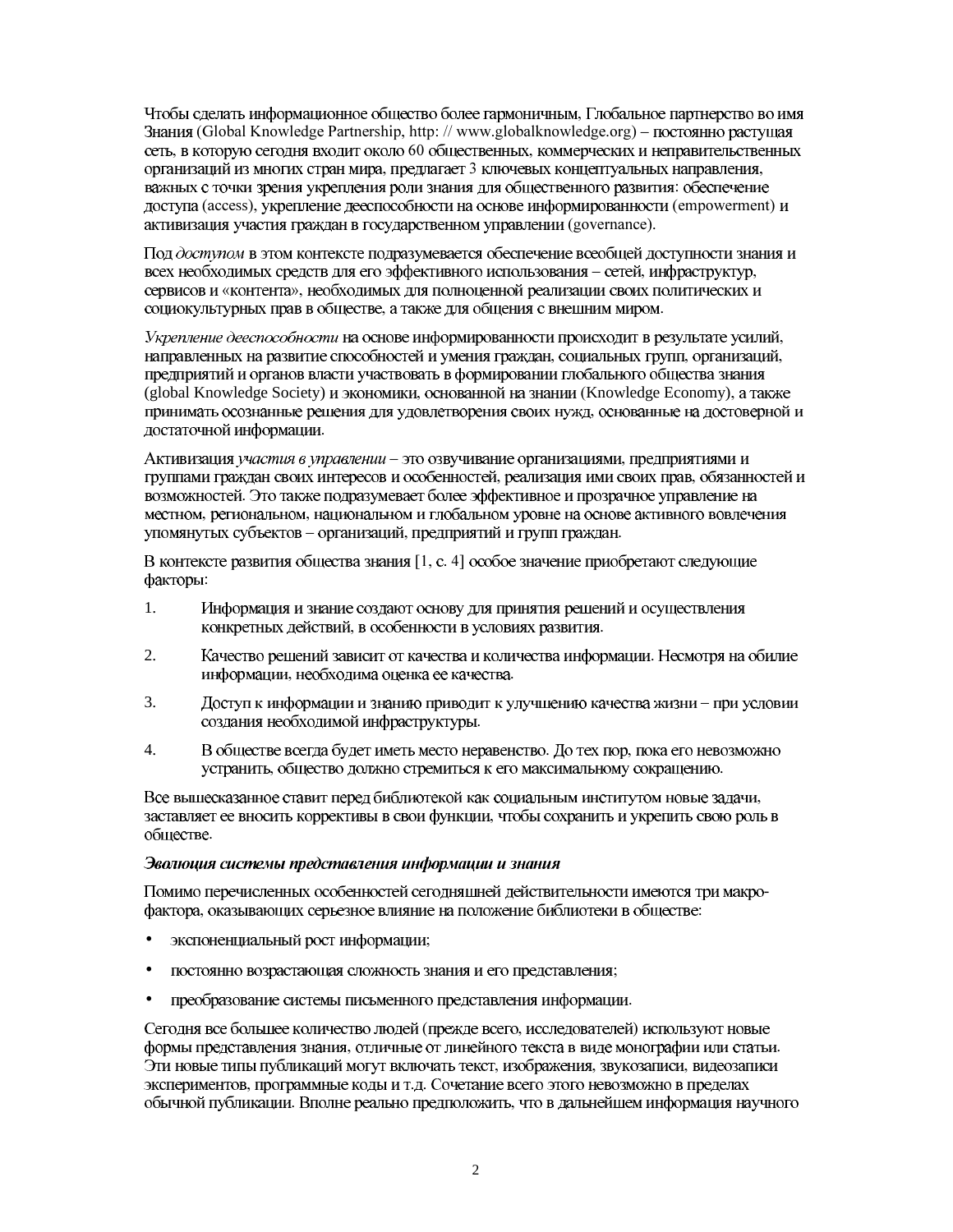(и культурного) характера будет создаваться во все более сложной форме, будет постоянно обновляться и перерабатываться. Сейчас мы являемся свидетелями процесса, который можно было бы определить как преобразование системы письменного представления информации.

Профессор Стэнфордского университета Джеффри Нунберг (Geoffrey Nunberg) указывает на то, что новые формы типа мультимедиа и гипертекста уводят нас «за пределы книги», создавая новые способы чтения и формы интеллектуального и культурного обмена. Например, из словаря можно легко перейти в энциклопедию, а из энциклопедии - непосредственно в первоисточники. На основе этих новых форм мы уже сейчас можем представить себе модели новых сервисов и хранилищ информации, которые будут представлять собой не статические компендиумы, а скорее динамические интерфейсы к открытому дискурсу.

За этим стоит не столько технологическая революция (которая уже произошла), сколько то, что Карла Гессе (Carla Hesse) называет «пробуждением и самопереосмыслением интеллектуального сообщества». В самом деле, знание больше не создается и не строится исключительно в языковой форме (т.е. в виде «массивов»), а скорее в виде методов и практических способов выражения мыслей и мнений. Цифровые технологии делают возможным исключительно быстрый доступ (через дружественные интерфейсы и сети) к богатейшим источникам знания независимо от места их хранения, а также оперативный обмен комментариями с помощью электронных форумов или видеоконференций. Эти новые возможности благоприятствуют «экстенсивному» чтению, сравнению разнообразных текстов и точек зрения, «беседам» между читателями, развитию междисциплинарных исследований. Они начинают оказывать значительное воздействие как на индивидуальные механизмы усвоения текстов, как на социологию чтения. Истинная политекстуальность, в рамках которой могут сталкиваться с друг другом самые разные типы текстов, изображений, звукозаписей, фильмов, банков данных, почтовых сервисов, интерактивных сетей и т.д., порождает новое измерение - полиморфное, трансверсальное, динамическое. Это можно назвать «метачтением», которое становится новой движущей силой культуры. Вместо априористических подходов, предусматривающих каталогизацию каждого документа с использованием универсальной классификации, гипертекстуальность предпочитает тактику малых шагов, связывание их воедино после завершения всего процесса, создание целых массивов на основе разнообразных исследований и точек зрения, - короче говоря, она базируется на огромном разнообразии мира документов и воплощает в себе идеал когерентного и конвергентного, объединенного знания, микрокосмом которого и должна, по идее, стать библиотека. В то же самое время, взрывая границы текста, гипертекстуальность снова поднимает один из основополагающих вопросов культуры: с помощью каких посредников могут вступить во взаимодействие друг с другом индивидуальный и коллективный опыт? [2, с. 154, 161-162].

Между прочим, новая архитектура знания в последнее время вызвала к жизни удивительное количество разнообразных архитектурных проектов для библиотек, среди которых: Национальная библиотека Франции - здание без стен, внепространственная библиотека; библиотеки для новых парламентов стран Восточной Европы - совокупность спутниковых сетей, скоординированных в глобальном масштабе и связующих между собой обширные базы данных, у которых, по сути, нет реального местоположения, разве что в руках пользователей; Медиа-центр Мичиганского государственного университета. Это лишь некоторые примеры.

Эволюция системы представления информации и знания достигла той стадии, когда многие стали задавать сакраментальный вопрос: «Какова судьба книги в новую эпоху?» Два экстремальных взгляда представлены «провозвестниками компьютера», или «технофилами», с одной стороны, и «библиофилами» с другой стороны. Они сводятся примерно к следующему: «Печатные книги и библиотеки с кирпичными стенами заменяются электронными публикациями и виртуальными учреждениями; линейное представление информации во всех своих важных функциях уступило гипертексту и мультимедиа» против «Никто не собирается садиться и читать роман на противном маленьком экране. Никогда».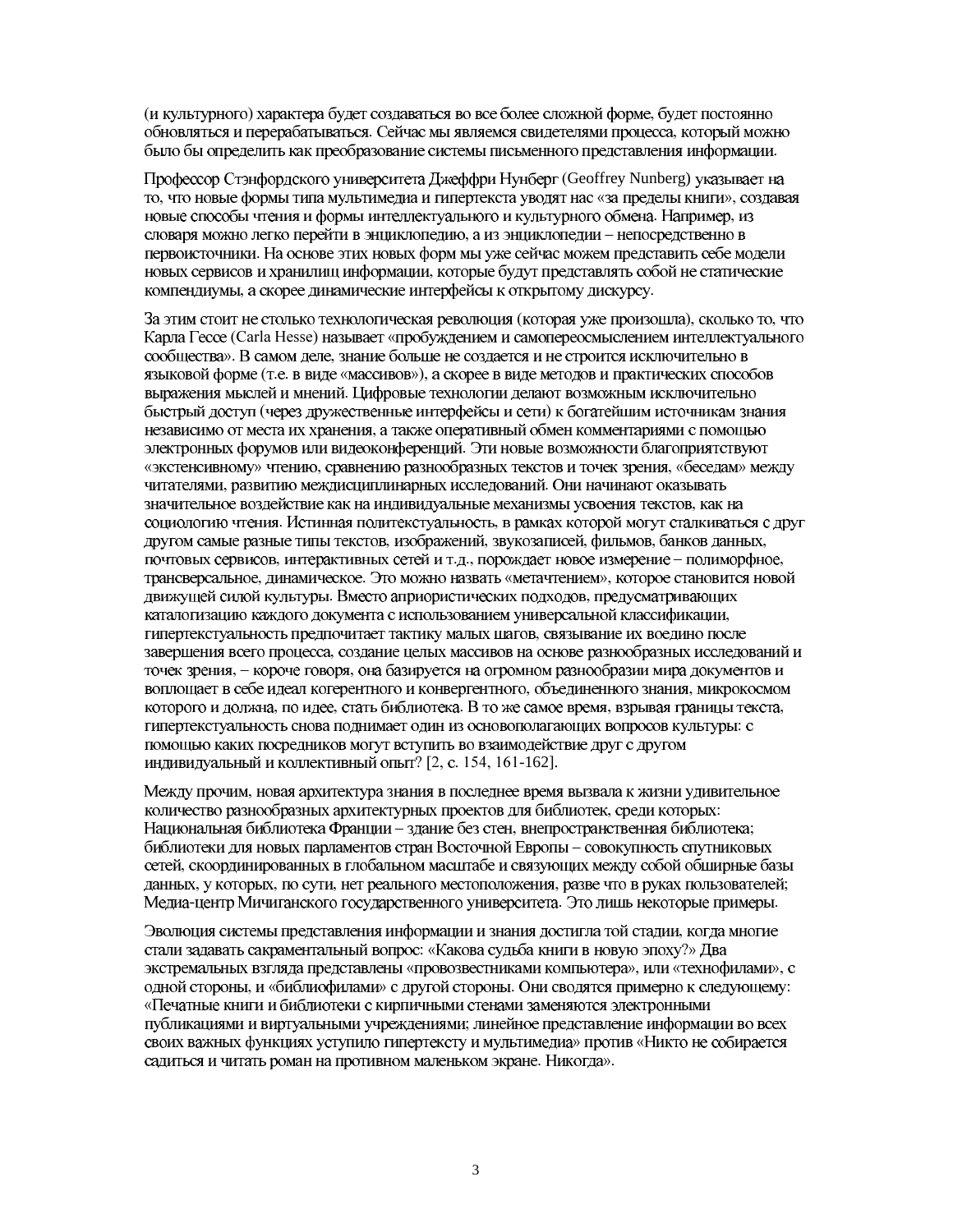Разумеется, нет никакого смысла вступать в дискуссию с этими двумя крайними точками зрения. Гораздо важнее понять, какие печатные жанры выживут в век информации, а что будет заменено новыми электронными формами.

Нунберг считает, что те типы печатных изданий, существование которых в форме книги не имеет особого культурного значения (например, каталоги, технические руководства, справочники, инструкции и т.д), вероятно, скоро исчезнут. Научные журналы с огромной долей вероятности перейдут в в электронную форму, в том числе и в части их распространения. Однако для популярных газет и журналов такая перспектива гораздо менее необходима и вероятна. CD-ROMы уже весьма значительно сократили использование печатных энциклопедий, а печатные словари, напротив, затронуты «дигитизацией» в существенно меньшей степени. Что же касается художественной литературы, мемуаров политиков, критических изданий, путеводителей и т.д., то здесь еще рано строить какие-либо прогнозы. Некоторые из этих жанров, вероятно, будут продолжать существовать в основном в печатной форме, некоторые - и в печатной, и в цифровой, а некоторые определенно промигрируют в электронную форму и займут свое место рядом с разнообразными новыми целиком цифровыми жанрами. Хотим мы того или не хотим, электронная революция будет продолжаться, и печатный документ будет ее важным элементом.

С этой точки зрения наиболее разумным представляется подход, сформулированный в 1994 Джеймсом Биллингтоном (James Billington), директором Библиотеки Конгресса: новые технологии эпохи мультимедиа нужно использоваться для «укрепления книжной культуры». Или, с другой стороны, нам близка идея, высказанная Умберто Эко (Umberto Eco), знаменитым современным писателем и философом: когда последовательность событий, объединенная в неразрывное целое с помощью мультимедиа, возвращает людей к невиртуальной реальности, может произойти что-то новое.

#### Библиотека в новой информационной среде: необходимость преобразований

Библиотеки и архивы были созданы для того, чтобы обеспечить доступность информации, зафиксированной на материальных носителях, в течение максимально долгого времени. Это то, что они делают теперь, и это то, чем они будут заниматься в будущем. Это означает, что они приобретают, обрабатывают, организовывают, обеспечивают сохранность и предоставляют в распоряжение пользователей публично доступные материалы независимо от их формы и таким образом, чтобы их можно было найти и использовать, когда это необходимо. Это уникальная функция библиотеки, и никакое другое учреждение в обществе не исполняет ее на долгосрочной, систематической основе. В этом смысле электронный мир ничего не меняет в миссии библиотеки. Но цифровые технологии изменяют соотношение основных ее функций  $[3,4]$ .

Происходящие изменения носят столь же социокультурный, сколь и технологический характер. Патрик Базен (Patric Bazin), директор Библиотеки Лиона, отмечает, что возрастание сложности знания и методов обработки информации сопровождается появлением легко идентифицируемых «референтов», которые, как и при «книжном укладе» (термин Роже Картье [5]), обеспечивают связь между информацией и пользователем. Поэтому вполне естественно, что библиотеки будут продолжать играть очень важную роль, которая будет выходить далеко за рамки простого сохранения наследия. Но будут ли они способны стать такими посредниками в обществе знания? В настоящее время они едва ли способны исполнять эту роль - по крайней мере для исследователей и специалистов во многих практических областях, которые, движимые профессиональной конкуренцией, осваивают новые технологии и методы извлечения знания намного быстрее, чем любая библиотека или иной информационный агент.

Как только понятие «коллекция» утрачивает физические ограничения, оно естественным образом начинает стремиться к бесконечности. Конечно, это не исключает того, что в нее могут попасть материалы, которые, по мнению пользователей, окажутся тривиальными и второстепенными. Однако, если вы разрушаете стены библиотеки, то вряд ли стоит удивляться, что читальный зал окажется заполненным людьми с улицы. Решение, по мнению Нунберга,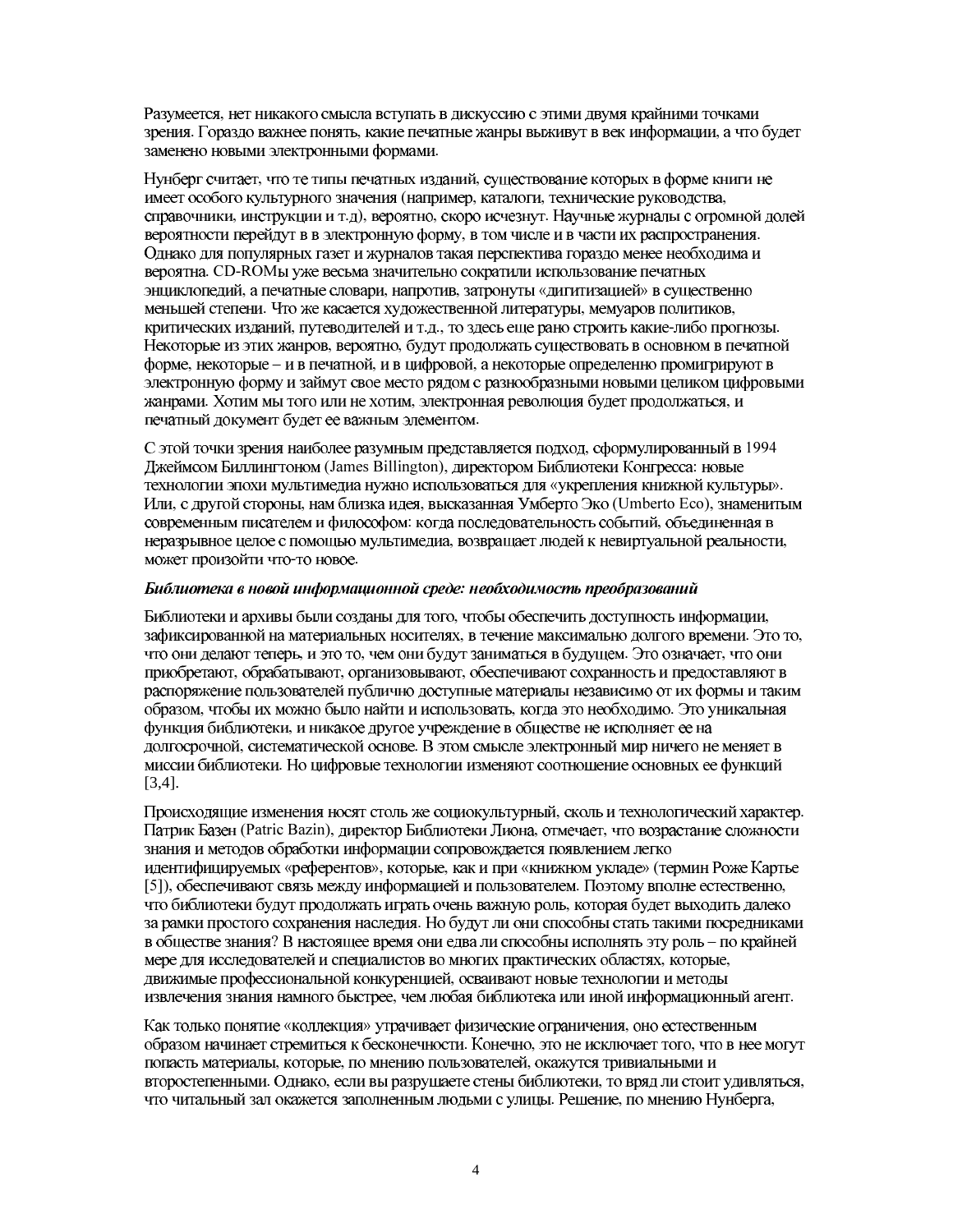нужно искать не в ограничениях, а в том, как помочь пользователям сориентироваться в лабиринтах информации.

Обеспечение доступа к культуре и знанию из самых разнообразных источников (как традиционных, так и самых современных с точки зрения формы представления информации и методов использования), на самых разнообразных языках, представляющих разнообразные точки зрения и традиции, подразумевает перевод этого знания в соответствующий доступный формат. Мы полагаем, что решение этих проблем возможно в контексте гибридных / электронных библиотек.

#### Стратегия развития: к гибридной и электронной библиотеке

Одна из главных проблем, которые приходится сегодня решать библиотекарю, - это навигация в гибридной среде, т.е. там, где имеет место сочетание печатных и электронных форм. Концепция гибридной библиотеки возникла в связи с необходимостью совладать с этим разнообразием форм документов. Разнообразие - главная проблема библиотек, стремящихся занять подобающее место в мире электронной информации. Наиболее важный вопрос, требующий ответа - это каким будет новый уклад знания и каково будет участие в нем библиотек, как они смогут приспособиться к многочисленным преобразованиям в информационной и исследовательской сферах [6].

Не подвергая сомнению непреходящую ценность рукописного или печатного документа или традиционной библиотеки как места, где люди встречаются для удовлетворения своих культурных потребностей, приходится, тем не менее, признать, что информация во все большей степени теперь производится изначально в электронной форме или переводится в электронную форму в целях удобства использования. В этом контексте возникает очень важный вопрос: кто возьмет на себя ответственность за тщательный сбор и хранение этой информации, чтобы сделать ее доступной для будущего использования? В настоящее время ее держателями являются непосредственно создатели, но они постоянно вносят изменения в свои материалы и особенно не заботятся о сохранении предыдущих версий. В результате часть информации, которую сегодня кто-то может расценить как малоценную, но которая может содержать некое новое знание, может оказаться утраченной. Важно, чтобы какой-либо социальный институт рано или поздно принял на себя эту функцию. Будет ли это библиотека? Нам бы хотелось ответить на этот вопрос положительно. Но для этого, чтобы это случилось, библиотеке уже сегодня необходимо двигаться в направлении реализации концепции электронных библиотек, сделав ее органической частью своей стратегии развития.

Под электронной библиотекой понимают «распределенную информационную систему, позволяющую надежно сохранять и эффективно использовать разнообразные коллекции электронных документов (текст, графика, аудио, видео и др.), доступные в удобном для конечного пользователя виде через глобальные сети передачи данных» [7], или «информационный сервис, в котором все информационные ресурсы существуют в машиночитаемой форме, а функции комплектования, хранения, обеспечения сохранности, поиска, доступа и предоставления информации осуществляются при помощи цифровых технологий» [8].

Электронные библиотеки способны обеспечить сохранение и миграцию электронной информации (как изначально созданной в электронной форме, так и появившейся в результате оцифровки), а также усовершенствованный сервис, который уже сейчас ожидается от библиотек, например:

- поиск в коллекциях разнородных документов;  $\bullet$
- индивидуальное обслуживание пользователей, основанное «пользовательских профилях», в  $\bullet$ которых отражены информационные потребности пользователей или имеется специальная система поиска информации, управляемая пользователем и облегчающая процесс принятия решения о релевантности документа;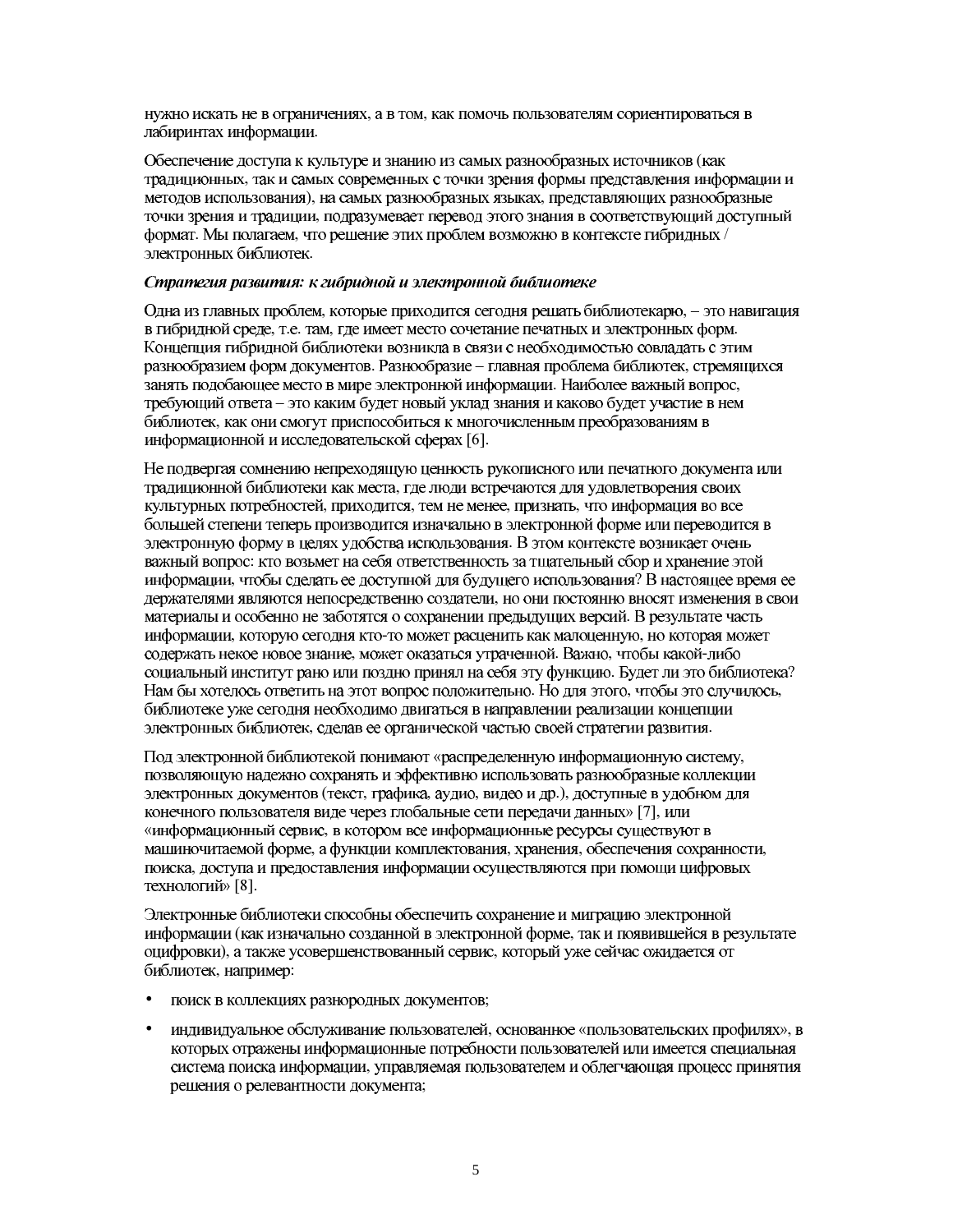- наличие кооперативной инфраструктуры, позволяющей группам пользователей производить индексирование и оценку документов, относящихся к определенным темам;
- осуществление информационного поиска по нескольким языкам или запросов в многоязычных базах данных, многоязычный интерфейс и т.д., и т.п. [9, с. 184, 197, 215, 274, 294, 363].

Сегодня концепция цифровых библиотек реализуется главным образом за пределами традиционного библиотечного мира. Главная причина этого отнюдь не в недостатке понимания всех преимуществ, которые дают электронные библиотеки - многие высококвалифицированные библиотечные специалисты и ассоциации уделяют этой концепции должное внимание. Она гораздо проще: библиотеки не могут позволить себе приобретение дорогостоящего оборудования и технологий. Даже создание гибридной среды, критически необходимой для библиотек, чтобы соответствовать современным требованиям, сегодня затруднено из-за таких факторов, как зависимость электронной информации от программного обеспечения, аппаратных средств, сетей, и т.д.

#### Политика преобразований

17-19 апреля 2000 г. в Москве состоялась международная конференция «Управление электронным будущим библиотек», по итогам которой был принят «Московский Манифест» [10]. Участники конференции признали, что библиотеки могут внести значительный вклад в развитие информационного общества, действуя в следующих ключевых областях:

- Демократия и гражданское общество общедоступные библиотеки обладают стратегическим потенциалом для улучшения качества жизни граждан и расширения демократических перспектив за счет предоставления свободного и равноправного доступа к высококачественной информации и к различным точкам зрения, а также за счет содействия в преодолении имущественного и территориального неравенства.
- Социально-экономическое развитие и содействие развитию промышленности библиотеки вносят вклад в улучшение благосостояния народа путем предоставления равноправного доступа к информации и новым возможностям, возникающим благодаря использованию знания. Они могут стать важным средством уменьшения разрыва между «информационно богатыми» и «информационно бедными» гражданами России.
- Просвещение и образование библиотеки через свою разветвленную сеть предоставляют экономичную инфраструктуру как для образования и самообразования. Они оказывают поддержку учащимся и исследователям на всех этапах образовательной и научной деятельности.
- Культурное и лингвистическое разнообразие библиотеки представляют собой учреждения культуры в широком смысле этого слова. Они поддерживают и пропагандируют культурное наследие, обеспечивают его сохранность и предоставляют доступ к знанию независимо от формы культурного самовыражения.

Для обеспечения адекватной роли библиотек в обществе необходимо на национальном и международном уровнях разработать и реализовать стратегические инициативы, направленные Ha:

- улучшение условий доступа граждан к информационным ресурсам путем  $\bullet$ совершенствования законодательной, политической, технологической и экономической базы:
- оказание помощи библиотекам в деле удовлетворения потребностей граждан за счет  $\bullet$ рекомендаций относительно использования соответствующих инфраструктур, создания соответствующих объединений, осуществления соответствующих мер по подготовке и переподготовке кадров [11].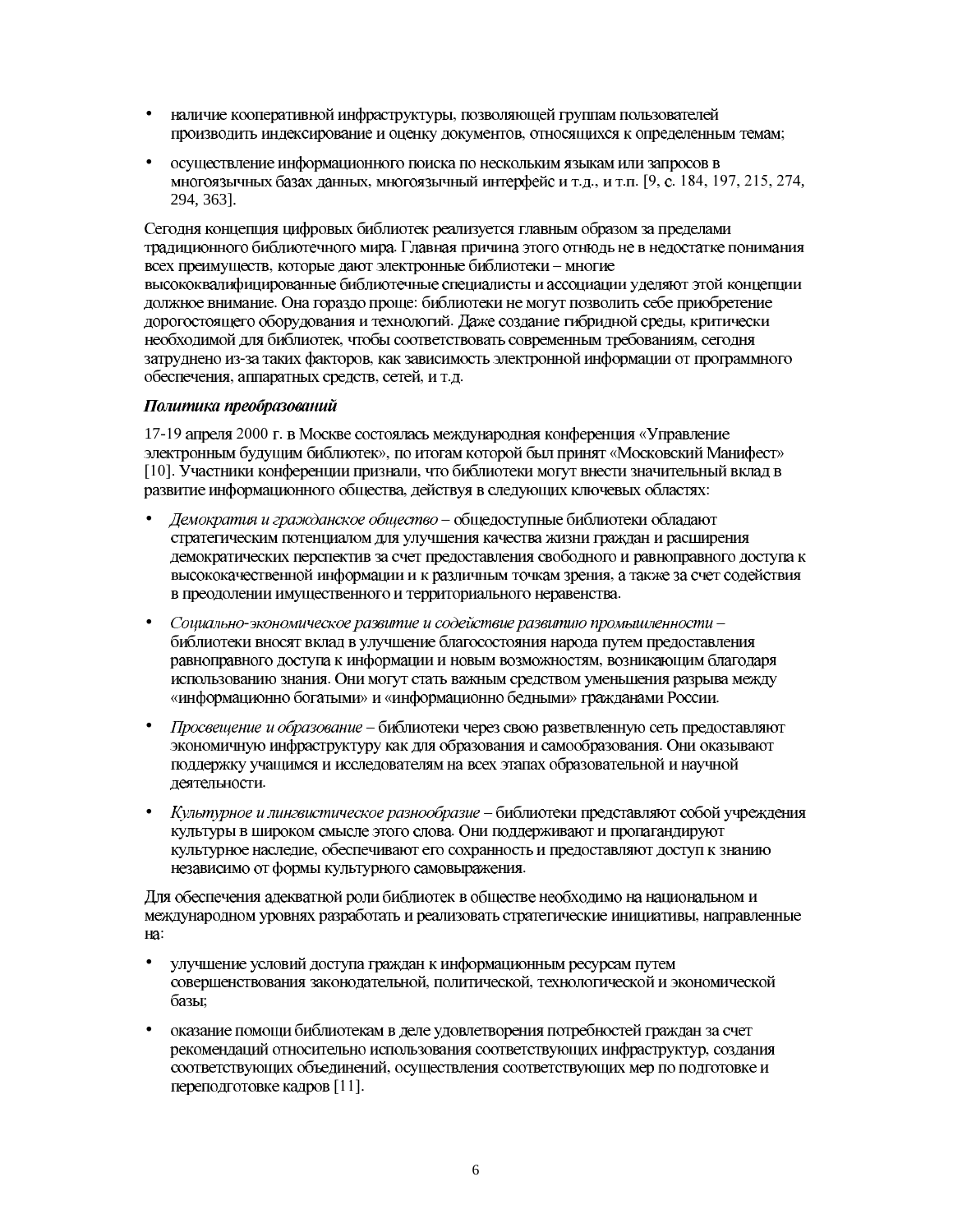Подготовка кадров подразумевает, помимо общепринятых вещей, также нечто весьма глубокое и долгосрочное: воспитание крепкой профессиональной этики, в основе которой - служение пользователю; развитие новой профессиональной культуры, в основе которой - умение улавливать тенденции, постоянная готовность к переменам, которых требует время. Руководители библиотеки должны добиваться перемещения центра тяжести в деятельности своих учреждений на потребности пользователей и управлять ими так, чтобы эти потребности оставались во главе угла.

Как было отмечено раньше, весьма положительное влияние на работу библиотек с точки зрения ее эффективности оказывает их объединение в сеть. Это в особенности актуально для электронной среды, где совместное использование ресурсов и технологй становится условием выживания и развития. Сетевое взаимодействие библиотек друг с другом должна быть подкреплена интеграцией, которая подразумевает активное сотрудничество и координацию деятельности библиотек с другими организациями, занимающимися созданием и распространение знания и культуры - научно-исследовательскими учреждениями, архивами, музеями, издательствами и др. с точки зрения использования общих форматов, стандартов, метаданных, протоколов и т.д.

Расширение институциональных границ может принести библиотекам и сугубо практические выгоды: они могут стать экономически более жизнеспособными за счет внедрения в свою деятельность принципиально новых форм работы, например: лицензирование электронных документов, перевод печатных документов в электронную форму, долгосрочное хранение электронных данных с обеспечением возможности миграции на новые программно-аппаратные платформы в будущем (в кооперации с компаниями, работающими в соответствующих секторах экономики). Библиотеки являются очень важными (а иногда и жизненно важными) клиентами для производителей электронных изданий; они также могут быть хорошей маркетинговой площадкой для мультимедиа; они могут стать надежными партнерами телекоммуникационных компаний, т.к. способны предоставлять доступ через сеть к «контенту» и информационным сервисам через телекоммуникационные сети, и мн. др.

#### Заключение

Библиотека должна закрепить за собой ключевую роль в нарождающемся информационном обществе / обществе знания как место, где гарантируется сохранение информации и ее последующая миграция на новые программно-аппаратные средства, чтобы сделать ее пригодной к использованию каждым нуждающимся в ней человеком даже в условиях существенного обновления техники и технологий. А это уже означает не только сохранение тралиционной миссии библиотеки, но и ее значительное укрепление. Как быстрее лостичь этой честолюбивой цели - путем революции или путем эволюции? Правильный подход, по нашему мнению, заключается в комбинации этих подходов, нежели в выборе какого-либо одного из HИX.

Революция, которую должна произвести библиотека, заключается в том, чтобы войти в электронный мир в качестве полноценного игрока. Это подразумевает - помимо работы с электронными документами, что разумеется само собой - эффективную организацию сети, объединяющей библиотеки и другие релевантные учреждения, причем как в национальном, так и в международном масштабе. Иными словами, библиотека должна внести свой существенный вклад в развитие глобального распределенного хранилища знания.

С позиций библиотековедения революция означает, что библиотекарь должен овладеть искусством проводника в мире знания вместо искусства классификатора, как это было ранее. Библиотека будущего должна быть организована вокруг дисциплин - как некое единое множество бассейнов, контуры которых могут легко меняться в зависимости от потребностей пользователей и способов использования информации. Мы согласны с мнением, что ключевым словом революции в управлении библиотекой становится перестройка с точки зрения «контента», а это означает, что вокруг любой темы могут быть мобилизованы все имеющие к ней отношение информационные ресурсы и инструменты, причем с точки зрения любого возможного использования, каким бы ни был уровень пользователя [2, р. 156-157].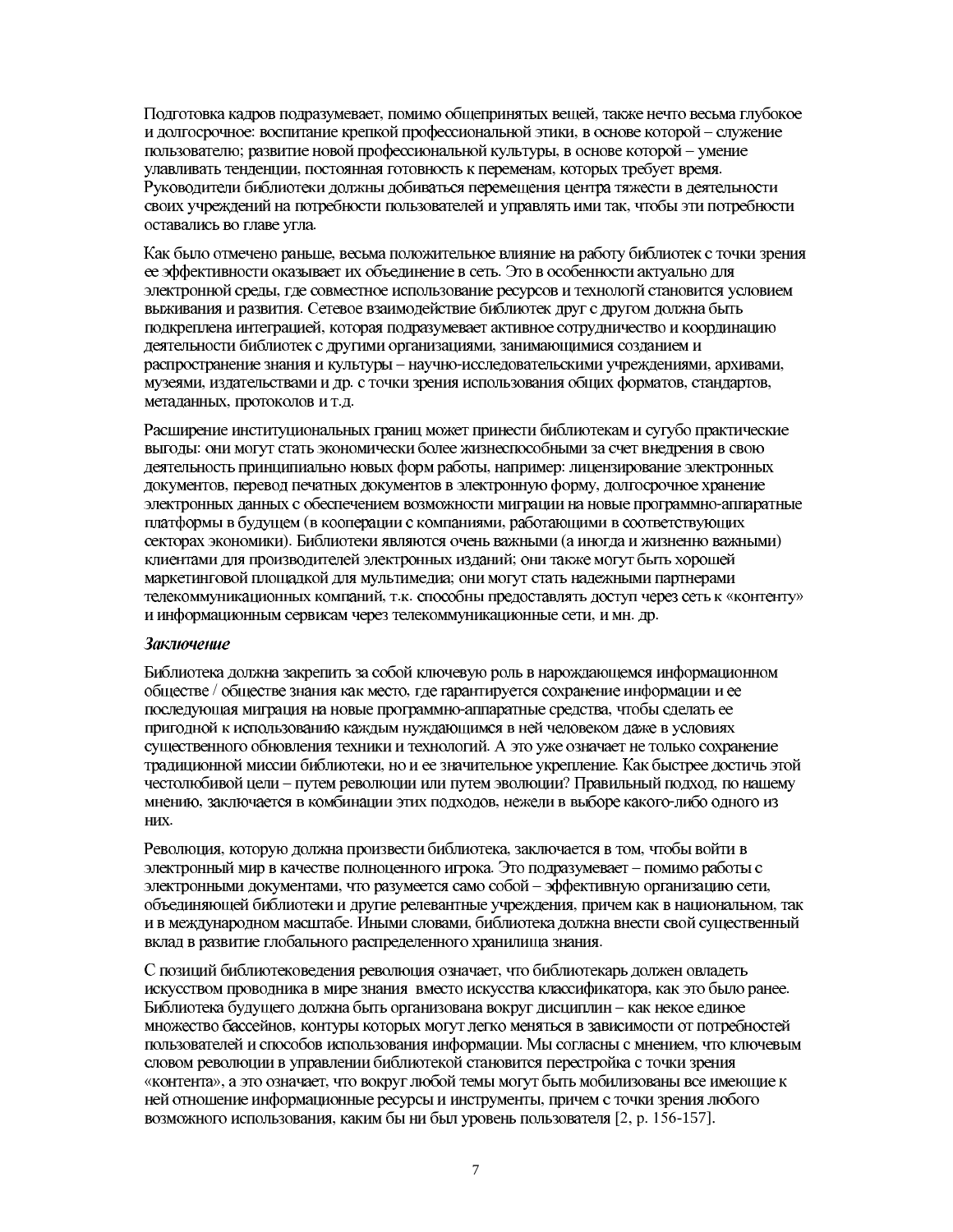, то такой подход обеспечивает достаточную гибкость, с форменным взрывом количества документов и технологий вкупе с размыванием границ в использовании документов. Это потребует постоянного мониторинга пользователей и их исследования пользователей.

– освоение гибридной среды. Труднее всего примириться с фактом, что в течение весьма продолжительного периода времени библиотека должна будет (legacy systems), .<br>, Однако общество, , созданных человечеством, , как делало это и раньше. Ведь не факт, дорогостоящими учреждениями.

- . Необходимо гарантировать, , нежели в обществе индустриальном.

Настоящая работа выполнена при частичной поддержке Российского фонда (гранты №№ 98-07-90394, 9891120) гуманитарного научного фонда (грант № 96-05-12025в).

#### Ссылки

1. Report on the Global Knowledge Forum Proceedings: Second Global Knowledge Conference (GKII), 7-10 March 2000, Kuala Lumpur, Malaysia. - 56 pp.

2. The Future of the Book / Edited by G. Nunberg, with an afterword by U. Eco. - Berkeley, 1996. - 306 pp. Nunberg - p. 9-20 (introduction), 103-138; Hesse - p. 21-36; Bazin - p. 153-168; Eco - p. 295-306.

3. Smith A. Digital Preservation Research and Developments // Proceedings of the International Conference "Managing Digital Future of Libraries" (Moscow, Russia, 17-19 April 2000). - Russian Digital Libraries Journal. - 2000 - Vol. 3. - No. 3.

[URL http://www.iis.ru/el-bib/2000/200003/smitha/smitha.en.html]

4. Ryynänen, M. Report on the Green Paper on the Role of Libraries in the Modern World (25.6.1998 A4- 0248/98) / The European Parliament. Committee on Culture, Youth, Education and the Media. - [URL http://www.publiclibraries.fi/publications/report.htm] (updated on 8 March 2000).

5. Chartier R., Bourdieu P. Le message ecrit et ses receptions. Du codex a l'ecran // Review des Sciences morales et politiques. - 1993. - No. 2.

6. Rusbridge Ch, Royan B. Towards the Hybrid Library: Developments in UK Higher Education: Proceedings of the 66th IFLA Council and General Conference, Section on Information Technology Open Session "From Library Automation Systems to Digital Libraries" (Jerusalem, Israel, 16 August 2000).

7. Ershova T.V., Hohlov Yu. E. Russian Digital Libraries Programme: Approaches and Perspectives // Russian Digital Libraries Journal. - 1999 - Vol. 2. - No. 2. [URL http://www.iis.ru/el-bib/1999/199902/ershova/ershova.en.html]

8. Oppenheim Ch., Smithson D. What is the hybrid library? // Journal of Information Science. - 1999 - Vol. 25. - No. 2 - P. 97 - 112.

9. Research and Advanced Technology for Digital Libraries: Proceedings of the Third European Conference, ECDL'99 (Paris, France, September 22-24, 1999) / Ed. by S. Abiteboul and A.-M. Vercoustre. - Berlin: Springer, 1999. - XI, 494 pp. (Lecture Notes in Computer Science, 1696).

10. The Moscow Manifesto: Russian Libraries of the 3rd Millennium and their role in the Global Information and Knowledge Space (Adopted at the International Conference 'Managing the Digital Future of Libraries', Moscow, 17-19 April 2000).